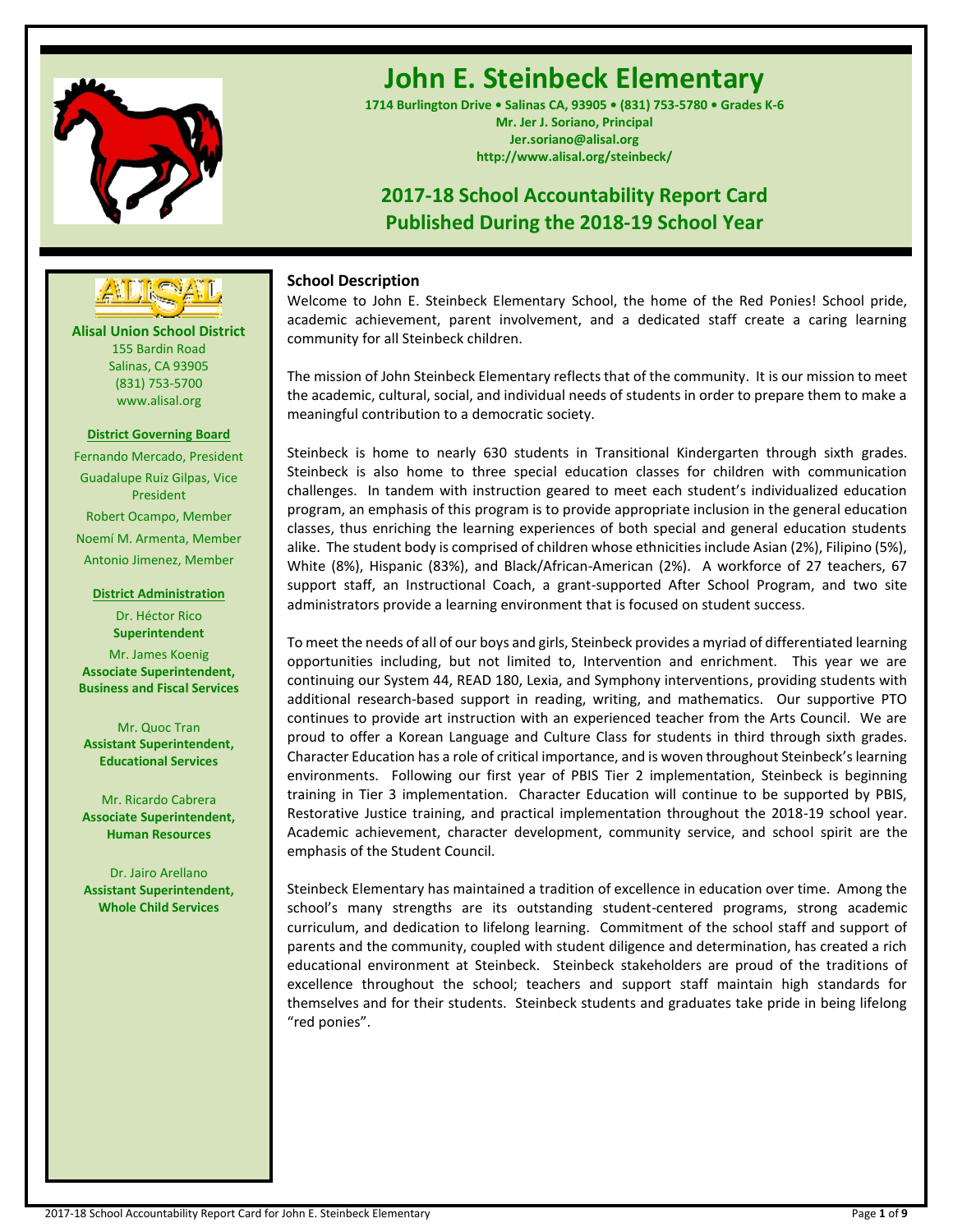## **About the SARC**

By February 1 of each year, every school in California is required by state law to publish a School Accountability Report Card (SARC). The SARC contains information about the condition and performance of each California public school. Under the Local Control Funding Formula (LCFF) all local educational agencies (LEAs) are required to prepare a Local Control and Accountability Plan (LCAP), which describes how they intend to meet annual school-specific goals for all pupils, with specific activities to address state and local priorities. Additionally, data reported in an LCAP is to be consistent with data reported in the SARC.

- For more information about SARC requirements, see the California Department of Education (CDE) SARC web page at [https://www.cde.ca.gov/ta/ac/sa/.](https://www.cde.ca.gov/ta/ac/sa/)
- For more information about the LCFF or LCAP, see the CDE LCFF web page at [https://www.cde.ca.gov/fg/aa/lc/.](https://www.cde.ca.gov/fg/aa/lc/)
- For additional information about the school, parents/guardians and community members should contact the school principal or the district office.

| 2017-18 Student Enrollment by Grade Level |                           |  |  |  |
|-------------------------------------------|---------------------------|--|--|--|
| <b>Grade Level</b>                        | <b>Number of Students</b> |  |  |  |
| Kindergarten                              | 91                        |  |  |  |
| Grade 1                                   | 80                        |  |  |  |
| Grade 2                                   | 77                        |  |  |  |
| Grade 3                                   | 96                        |  |  |  |
| Grade 4                                   | 110                       |  |  |  |
| Grade 5                                   | 94                        |  |  |  |
| Grade 6                                   | 91                        |  |  |  |
| <b>Total Enrollment</b>                   | 639                       |  |  |  |

| 2017-18 Student Enrollment by Group        |                                    |  |  |  |  |
|--------------------------------------------|------------------------------------|--|--|--|--|
| Group                                      | <b>Percent of Total Enrollment</b> |  |  |  |  |
| <b>Black or African American</b>           | 1.4                                |  |  |  |  |
| American Indian or Alaska Native           | 0.2                                |  |  |  |  |
| Asian                                      | 1.9                                |  |  |  |  |
| Filipino                                   | 1.3                                |  |  |  |  |
| <b>Hispanic or Latino</b>                  | 80.6                               |  |  |  |  |
| <b>Native Hawaiian or Pacific Islander</b> | 1.1                                |  |  |  |  |
| White                                      | 3.8                                |  |  |  |  |
| <b>Socioeconomically Disadvantaged</b>     | 59.8                               |  |  |  |  |
| <b>English Learners</b>                    | 38.2                               |  |  |  |  |
| <b>Students with Disabilities</b>          | 11.1                               |  |  |  |  |
| <b>Foster Youth</b>                        | 0.8                                |  |  |  |  |

## **A. Conditions of Learning**

#### **State Priority: Basic**

The SARC provides the following information relevant to the State priority: Basic (Priority 1):

- Degree to which teachers are appropriately assigned and fully credentialed in the subject area and for the pupils they are teaching;
- Pupils have access to standards-aligned instructional materials; and
- School facilities are maintained in good repair

| <b>Teacher Credentials</b>                         |           |           |       |  |  |
|----------------------------------------------------|-----------|-----------|-------|--|--|
| John E. Steinbeck Elementary                       | $16 - 17$ | $17 - 18$ | 18-19 |  |  |
| <b>With Full Credential</b>                        | 26        | 27        | 23    |  |  |
| Without Full Credential                            | 5         | 1         | 3     |  |  |
| <b>Teaching Outside Subject Area of Competence</b> | 0         | o         |       |  |  |
| <b>Alisal Union School District</b>                | $16 - 17$ | $17 - 18$ | 18-19 |  |  |
| <b>With Full Credential</b>                        |           |           | 5     |  |  |
| <b>Without Full Credential</b>                     |           |           |       |  |  |
| <b>Teaching Outside Subject Area of Competence</b> |           |           |       |  |  |

| <b>Teacher Misassignments and Vacant Teacher Positions at this School</b> |  |  |  |  |  |  |  |
|---------------------------------------------------------------------------|--|--|--|--|--|--|--|
| John E. Steinbeck Elementary<br>$18-19$<br>$17 - 18$<br>$16 - 17$         |  |  |  |  |  |  |  |
| Teachers of English Learners                                              |  |  |  |  |  |  |  |
| Total Teacher Misassignments                                              |  |  |  |  |  |  |  |
| <b>Vacant Teacher Positions</b>                                           |  |  |  |  |  |  |  |

Note: "Misassignments" refers to the number of positions filled by teachers who lack legal authorization to teach that grade level, subject area, student group, etc.

\*Total Teacher Misassignments includes the number of Misassignments of Teachers of English Learners.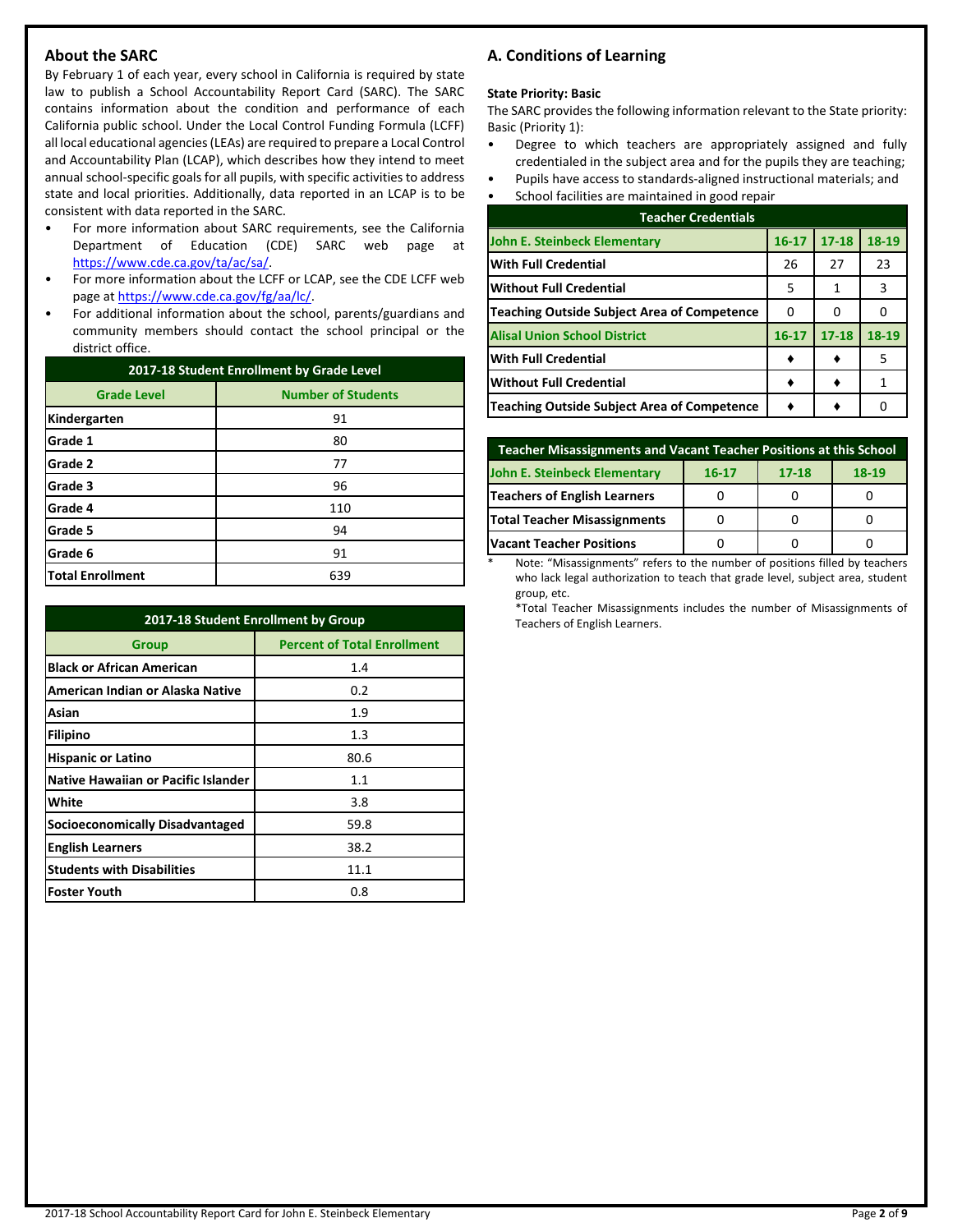## **Quality, Currency, Availability of Textbooks and Instructional Materials (School Year 2018-19)**

In order to meet requirements for common core state standards (CCSS), materials were updated as part of the 2018 adoption.

K-6 Wonders is used to teach all Language Arts standards. In K-6, teachers use Eureka Math.

| <b>Textbooks and Instructional Materials</b><br>Year and month in which data were collected: 2018 |                                                                                                                 |                    |  |  |  |  |
|---------------------------------------------------------------------------------------------------|-----------------------------------------------------------------------------------------------------------------|--------------------|--|--|--|--|
| <b>Core Curriculum Area</b>                                                                       | <b>Textbooks and Instructional Materials/Year of Adoption</b>                                                   |                    |  |  |  |  |
| <b>Reading/Language Arts</b>                                                                      | McMillan / McGraw-Hill, Wonders- K-3, Adopted 2017<br>McMillan / McGraw-Hill, Wonders- 4-6, Adopted 2018        |                    |  |  |  |  |
|                                                                                                   | The textbooks listed are from most recent adoption:                                                             | Yes                |  |  |  |  |
| <b>Mathematics</b>                                                                                | Percent of students lacking their own assigned textbook:<br>Eureka Math, Adopted 2018                           | 0                  |  |  |  |  |
|                                                                                                   | The textbooks listed are from most recent adoption:<br>Percent of students lacking their own assigned textbook: | Yes<br>$\Omega$    |  |  |  |  |
| <b>Science</b>                                                                                    | Delta Foss- (Kinder-5th grades) - Adopted 2007<br>McGraw-Hill- (6th grade) - Adopted 2006                       |                    |  |  |  |  |
|                                                                                                   | The textbooks listed are from most recent adoption:<br>Percent of students lacking their own assigned textbook: | Yes<br>$\mathbf 0$ |  |  |  |  |
| <b>History-Social Science</b>                                                                     | McGraw-Hill, Vistas-Adopted 2006                                                                                |                    |  |  |  |  |
|                                                                                                   | The textbooks listed are from most recent adoption:                                                             | Yes                |  |  |  |  |
|                                                                                                   | Percent of students lacking their own assigned textbook:                                                        | 0                  |  |  |  |  |

Note: Cells with N/A values do not require data.

### **School Facility Conditions and Planned Improvements (Most Recent Year)**

Steinbeck Elementary has 34 classrooms, a multipurpose room, a library, and an administration building. The school opened in 1990 in portable facilities, and the main (permanent) campus opened in 1992; a two-story addition was constructed in 2002. There are eight classrooms, an elevator, two student restrooms, and two staff rest rooms located in the two-story building. Steinbeck's spacious garden was revitalized and improved during the 2016-17 and 2017-18 school years.

We have one daytime custodian and two evening custodians who keep our facilities clean and secure. The grounds at John E. Steinbeck Elementary are well maintained by our custodial and district maintenance staff.

| <b>School Facility Good Repair Status (Most Recent Year)</b><br>Year and month in which data were collected: August, 2018 |                      |                                                            |  |  |  |
|---------------------------------------------------------------------------------------------------------------------------|----------------------|------------------------------------------------------------|--|--|--|
| <b>System Inspected</b>                                                                                                   | <b>Repair Status</b> | <b>Repair Needed and</b><br><b>Action Taken or Planned</b> |  |  |  |
| Systems:<br>Gas Leaks, Mechanical/HVAC, Sewer                                                                             | Good                 |                                                            |  |  |  |
| Interior:<br><b>Interior Surfaces</b>                                                                                     | Good                 |                                                            |  |  |  |
| <b>Cleanliness:</b><br>Overall Cleanliness, Pest/Vermin Infestation                                                       | Good                 |                                                            |  |  |  |
| <b>Electrical:</b><br>Electrical                                                                                          | Good                 |                                                            |  |  |  |
| <b>Restrooms/Fountains:</b><br>Restrooms, Sinks/ Fountains                                                                | Good                 |                                                            |  |  |  |
| Safety:<br>Fire Safety, Hazardous Materials                                                                               | Good                 |                                                            |  |  |  |
| <b>Structural:</b><br>Structural Damage, Roofs                                                                            | Good                 |                                                            |  |  |  |
| External:<br>Playground/School Grounds, Windows/Doors/Gates/Fences                                                        | Good                 |                                                            |  |  |  |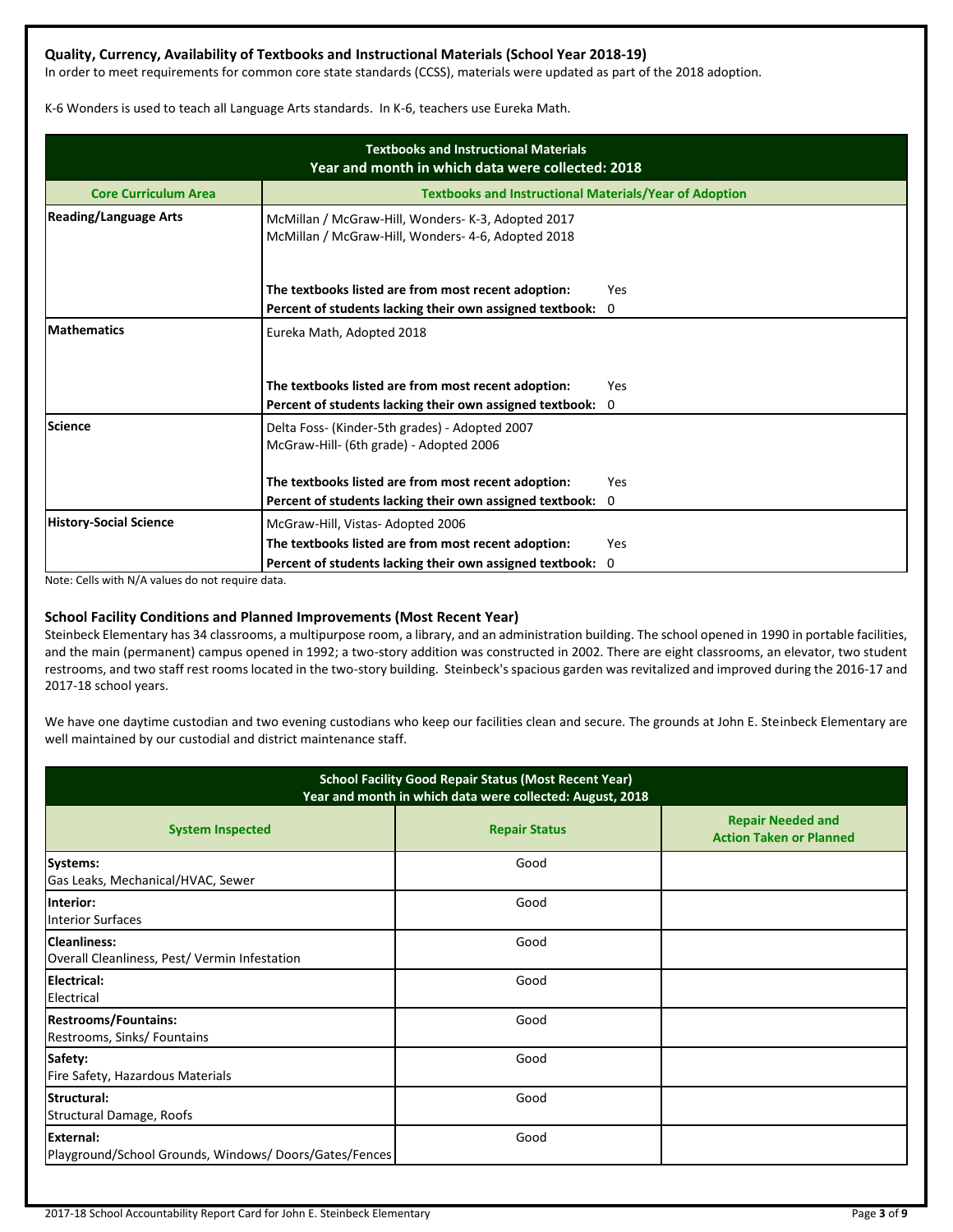| <b>School Facility Good Repair Status (Most Recent Year)</b><br>Year and month in which data were collected: August, 2018 |           |  |  |  |  |  |
|---------------------------------------------------------------------------------------------------------------------------|-----------|--|--|--|--|--|
| <b>Repair Needed and</b><br><b>Repair Status</b><br><b>System Inspected</b><br><b>Action Taken or Planned</b>             |           |  |  |  |  |  |
| <b>Overall Rating</b>                                                                                                     | Exemplary |  |  |  |  |  |

## **B. Pupil Outcomes**

#### **State Priority: Pupil Achievement**

The SARC provides the following information relevant to the State priority: Pupil Achievement (Priority 4):

- **Statewide assessments** (i.e., California Assessment of Student Performance and Progress [CAASPP] System, which includes the Smarter Balanced Summative Assessments for students in the general education population and the California Alternate Assessments [CAAs] for English language arts/literacy [ELA] and mathematics given in grades three through eight and grade eleven. Only eligible students may participate in the administration of the CAAs. CAAs items are aligned with alternate achievement standards, which are linked with the Common Core State Standards [CCSS] for students with the most significant cognitive disabilities); and
- The percentage of students who have successfully completed courses that satisfy the requirements for entrance to the University of California and the California State University, or career technical education sequences or programs of study

| 2017-18 CAASPP Results for All Students                                                    |           |               |                 |           |              |           |
|--------------------------------------------------------------------------------------------|-----------|---------------|-----------------|-----------|--------------|-----------|
| <b>Percent of Students Meeting or Exceeding the State Standards</b><br>(grades 3-8 and 11) |           |               |                 |           |              |           |
| <b>Subject</b>                                                                             |           | <b>School</b> | <b>District</b> |           | <b>State</b> |           |
|                                                                                            | $16 - 17$ | $17 - 18$     | $16 - 17$       | $17 - 18$ | $16-17$      | $17 - 18$ |
| <b>ELA</b>                                                                                 | 36.0      | 47.0          | 28.0            | 32.0      | 48.0         | 50.0      |
| Math                                                                                       | 27.0      | 33.0          | 21.0            | 23.0      | 37.0         | 38.0      |
| .                                                                                          |           |               |                 |           | .            |           |

Note: Percentages are not calculated when the number of students tested is ten or less, either because the number of students in this category is too small for statistical accuracy or to protect student privacy.

Note: ELA and mathematics test results include the Smarter Balanced Summative Assessment and the CAA. The "Percent Met or Exceeded" is calculated by taking the total number of students who met or exceeded the standard on the Smarter Balanced Summative Assessment plus the total number of students who met the standard (i.e., achieved Level 3–Alternate) on the CAAs divided by the total number of students who participated in both assessments.

| <b>CAASPP Test Results in Science for All Students</b>                                                     |                                                  |           |           |           |           |           |
|------------------------------------------------------------------------------------------------------------|--------------------------------------------------|-----------|-----------|-----------|-----------|-----------|
| <b>Percent of Students Scoring at Proficient or Advanced</b><br>(meeting or exceeding the state standards) |                                                  |           |           |           |           |           |
| <b>Subject</b>                                                                                             | <b>District</b><br><b>School</b><br><b>State</b> |           |           |           |           |           |
|                                                                                                            | $16 - 17$                                        | $17 - 18$ | $16 - 17$ | $17 - 18$ | $16 - 17$ | $17 - 18$ |
| <b>Science</b>                                                                                             | N/A                                              | N/A       | N/A       | N/A       | N/A       | N/A       |

Note: Cells with N/A values do not require data.

Note: The 2016–17 and 2017–18 data are not available. The CDE is developing a new science assessment based on the Next Generation Science Standards for California Public Schools (CA NGSS). The CAST was pilot-tested in spring 2017 and field-tested in spring 2018. The CAST will be administered operationally during the 2018–19 school year. The CAA for Science was pilot-tested for two years (i.e., 2016–17 and 2017–18) and the CAA for Science will be field-tested in 2018–19.

Note: Science test results include the CAST and the CAA for Science. The "Percent Met or Exceeded" is calculated by taking the total number of students who met or exceeded the standard on the CAST plus the total number of students who met the standard (i.e., achieved Level 3–Alternate) on the CAA for Science divided by the total number of students who participated on both assessments.

#### **State Priority: Other Pupil Outcomes**

The SARC provides the following information relevant to the State priority: Other Pupil Outcomes (Priority 8):

• Pupil outcomes in the subject area of physical education

| Grade | 2017-18 Percent of Students Meeting Fitness Standards |        |        |  |  |
|-------|-------------------------------------------------------|--------|--------|--|--|
| Level | 4 of 6                                                | 5 of 6 | 6 of 6 |  |  |
|       | 23 Z                                                  | 23 Z   | 1 2 Q  |  |  |

Percentages are not calculated when the number of students tested is ten or less, either because the number of students in this category is too small for statistical accuracy or to protect student privacy.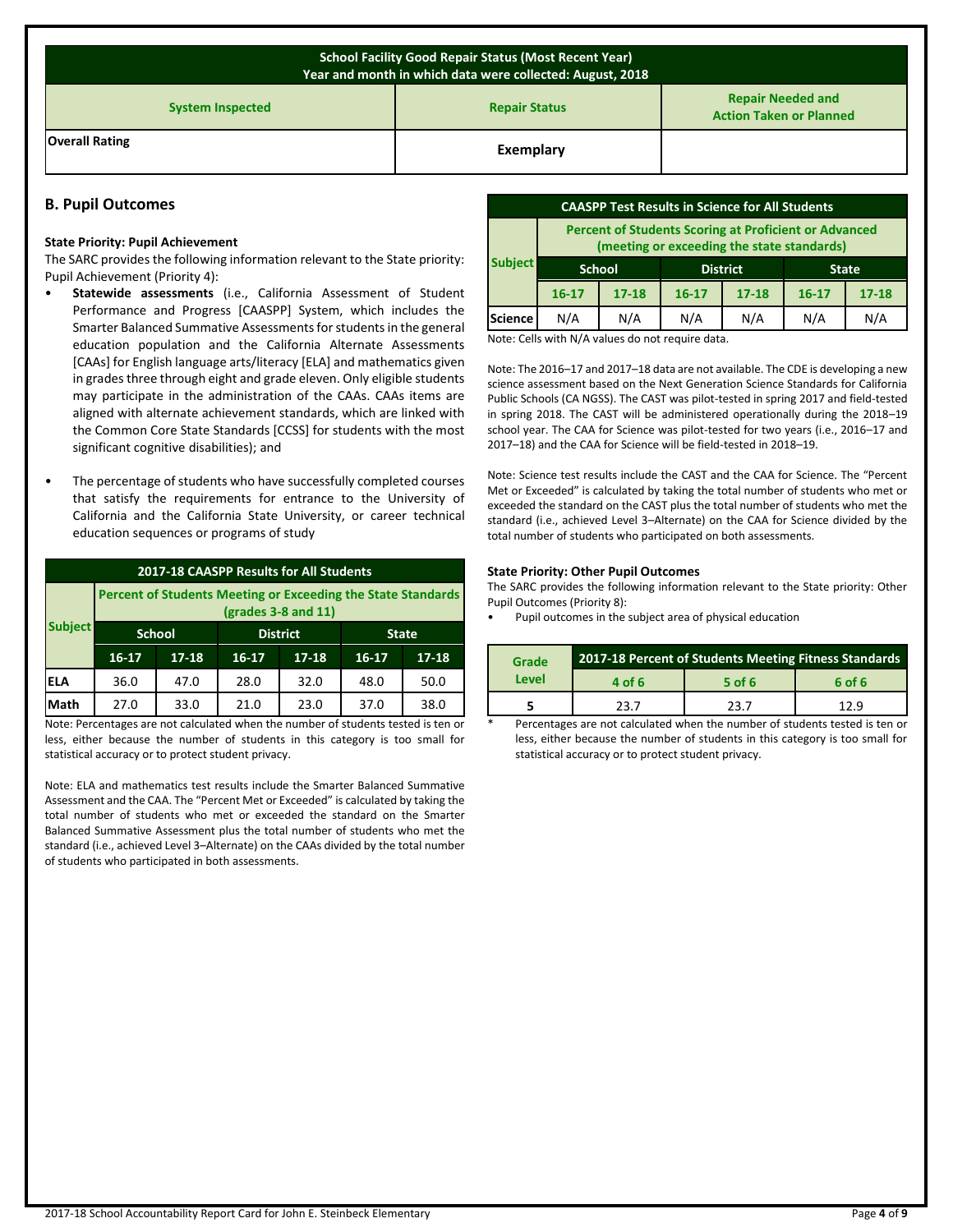| School Year 2017-18 CAASPP Assessment Results - English Language Arts (ELA)<br>Disaggregated by Student Groups, Grades Three through Eight and Eleven |                                   |                                |                                 |                                          |  |
|-------------------------------------------------------------------------------------------------------------------------------------------------------|-----------------------------------|--------------------------------|---------------------------------|------------------------------------------|--|
| <b>Student Group</b>                                                                                                                                  | <b>Total</b><br><b>Enrollment</b> | <b>Number</b><br><b>Tested</b> | <b>Percent</b><br><b>Tested</b> | <b>Percent</b><br><b>Met or Exceeded</b> |  |
| <b>All Students</b>                                                                                                                                   | 386                               | 385                            | 99.74                           | 47.01                                    |  |
| <b>Male</b>                                                                                                                                           | 195                               | 195                            | 100.00                          | 40.51                                    |  |
| Female                                                                                                                                                | 191                               | 190                            | 99.48                           | 53.68                                    |  |
| <b>Black or African American</b>                                                                                                                      | --                                | $-$                            | --                              | --                                       |  |
| American Indian or Alaska Native                                                                                                                      | --                                | --                             | --                              | --                                       |  |
| Asian                                                                                                                                                 | $-$                               | --                             | --                              | $\overline{\phantom{a}}$                 |  |
| <b>Filipino</b>                                                                                                                                       | $-$                               | --                             | --                              | $- -$                                    |  |
| <b>Hispanic or Latino</b>                                                                                                                             | 320                               | 319                            | 99.69                           | 44.83                                    |  |
| Native Hawaiian or Pacific Islander                                                                                                                   | $-$                               | $- -$                          | --                              | $- -$                                    |  |
| White                                                                                                                                                 | 21                                | 21                             | 100.00                          | 61.90                                    |  |
| <b>Two or More Races</b>                                                                                                                              | --                                | --                             | --                              | $\overline{\phantom{a}}$                 |  |
| <b>Socioeconomically Disadvantaged</b>                                                                                                                | 209                               | 208                            | 99.52                           | 46.15                                    |  |
| <b>English Learners</b>                                                                                                                               | 151                               | 151                            | 100.00                          | 35.10                                    |  |
| <b>Students with Disabilities</b>                                                                                                                     | 59                                | 58                             | 98.31                           | 6.90                                     |  |
| <b>Students Receiving Migrant Education Services</b>                                                                                                  | $-$                               | --                             | --                              | --                                       |  |
| <b>Foster Youth</b>                                                                                                                                   | $-$                               | $- -$                          | $-$                             | $- -$                                    |  |

Note: ELA test results include the Smarter Balanced Summative Assessment and the CAA. The "Percent Met or Exceeded" is calculated by taking the total number of students who met or exceeded the standard on the Smarter Balanced Summative Assessment plus the total number of students who met the standard (i.e., achieved Level 3–Alternate) on the CAAs divided by the total number of students who participated in both assessments.

Note: Double dashes (--) appear in the table when the number of students is ten or less, either because the number of students in this category is too small for statistical accuracy or to protect student privacy.

Note: The number of students tested includes all students who participated in the test whether they received a score or not; however, the number of students tested is not the number that was used to calculate the achievement level percentages. The achievement level percentages are calculated using only students who received scores.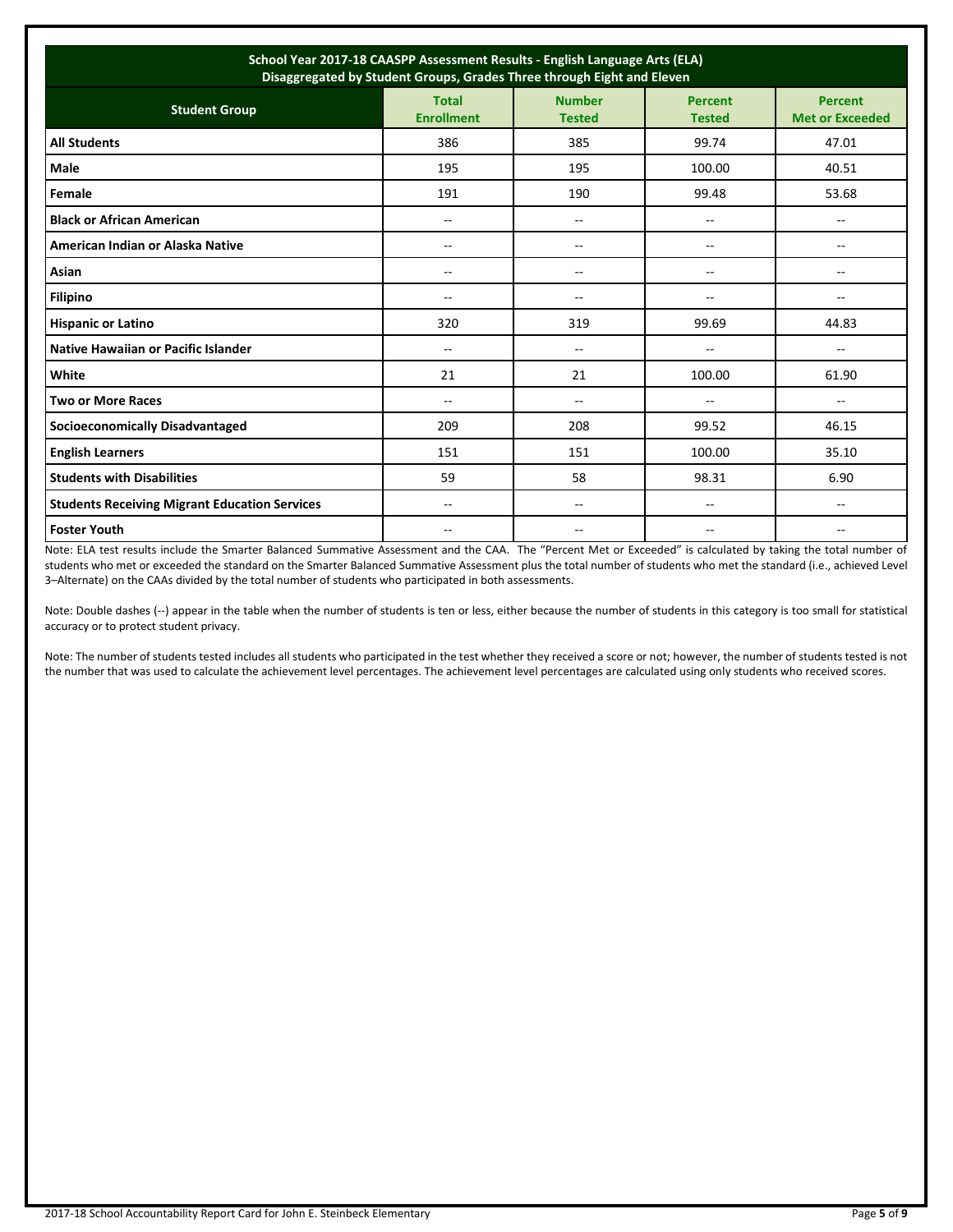| School Year 2017-18 CAASPP Assessment Results - Mathematics<br>Disaggregated by Student Groups, Grades Three through Eight and Eleven |                                   |                                |                                 |                                          |  |
|---------------------------------------------------------------------------------------------------------------------------------------|-----------------------------------|--------------------------------|---------------------------------|------------------------------------------|--|
| <b>Student Group</b>                                                                                                                  | <b>Total</b><br><b>Enrollment</b> | <b>Number</b><br><b>Tested</b> | <b>Percent</b><br><b>Tested</b> | <b>Percent</b><br><b>Met or Exceeded</b> |  |
| <b>All Students</b>                                                                                                                   | 386                               | 385                            | 99.74                           | 32.99                                    |  |
| Male                                                                                                                                  | 195                               | 195                            | 100                             | 31.79                                    |  |
| Female                                                                                                                                | 191                               | 190                            | 99.48                           | 34.21                                    |  |
| <b>Black or African American</b>                                                                                                      | --                                | $\overline{\phantom{a}}$       | --                              | --                                       |  |
| American Indian or Alaska Native                                                                                                      | --                                | $\overline{\phantom{a}}$       | --                              | --                                       |  |
| Asian                                                                                                                                 | $-$                               | $-$                            | $-$                             | $\overline{a}$                           |  |
| <b>Filipino</b>                                                                                                                       | $-$                               | $\overline{\phantom{a}}$       | $-$                             | $\overline{\phantom{a}}$                 |  |
| <b>Hispanic or Latino</b>                                                                                                             | 320                               | 319                            | 99.69                           | 29.47                                    |  |
| Native Hawaiian or Pacific Islander                                                                                                   | $-$                               | $\overline{\phantom{a}}$       | $\overline{a}$                  | $\overline{a}$                           |  |
| White                                                                                                                                 | 21                                | 21                             | 100                             | 42.86                                    |  |
| <b>Two or More Races</b>                                                                                                              | $-$                               | $\overline{\phantom{a}}$       | $\overline{a}$                  | $\sim$ $\sim$                            |  |
| <b>Socioeconomically Disadvantaged</b>                                                                                                | 209                               | 208                            | 99.52                           | 34.62                                    |  |
| <b>English Learners</b>                                                                                                               | 151                               | 151                            | 100                             | 23.18                                    |  |
| <b>Students with Disabilities</b>                                                                                                     | 59                                | 58                             | 98.31                           | 10.34                                    |  |
| <b>Students Receiving Migrant Education Services</b>                                                                                  | --                                | $\overline{\phantom{a}}$       | --                              | --                                       |  |
| <b>Foster Youth</b>                                                                                                                   | $-$                               | $\sim$                         | $-$                             | $\overline{a}$                           |  |

Note: Mathematics test results include the Smarter Balanced Summative Assessment and the CAA. The "Percent Met or Exceeded" is calculated by taking the total number of students who met or exceeded the standard on the Smarter Balanced Summative Assessment plus the total number of students who met the standard (i.e., achieved Level 3–Alternate) on the CAAs divided by the total number of students who participated in both assessments.

Note: Double dashes (--) appear in the table when the number of students is ten or less, either because the number of students in this category is too small for statistical accuracy or to protect student privacy.

Note: The number of students tested includes all students who participated in the test whether they received a score or not; however, the number of students tested is not the number that was used to calculate the achievement level percentages. The achievement level percentages are calculated using only students who received scores.

## **C. Engagement**

### **State Priority: Parental Involvement**

- The SARC provides the following information relevant to the State priority: Parental Involvement (Priority 3):
- Efforts the school district makes to seek parent input in making decisions for the school district and each school site

### **Opportunities for Parental Involvement (School Year 2018-19)**

Parent involvement is fundamental to the success of Steinbeck Elementary students. We encourage parents to participate in all activities and to attend site parent meetings, including Parenting Partners, School Site Council, Title 1, District Advisory Committee, and Parent Teacher Organization meetings (PTO). Steinbeck parents routinely participate in District committees and task forces. Parents of students in Special Education are an active part in the development and implementation of their child's Individual Education Program. Parents are also invited to attend our awards assemblies which recognize students with outstanding achievements at the end of each trimester. Parents are always welcomed and encouraged to volunteer in classrooms and on campus, and as chaperones on grade-level field trips.

In conjunction with special Parent Education offerings hosted by the school, parents are strongly encouraged to attend Parent-Teacher Conferences (fall and spring), Back-to-School Night in the fall, Open House in the spring, and math and science family nights hosted by the school.

Through their fund-raising efforts, the PTO supports a full-time art teacher for art/music instruction in Transitional Kindergarten through sixth grades. The PTO offers a variety of enjoyable student activities such as the Fall Festival, Farmer's Market, a Holiday Craft Workshop, fall and spring book fairs, an airplane contest, family math and movie nights, Father-Daughter and Mother-Son Dances, and the Spring Art Show. Each of these events is either a wonderful fund-raiser or community outreach which serve to bring the community together! Students in third through sixth grades participate in Districtsponsored volleyball, football, basketball, and soccer teams. Parents participate and support our boys and girls in these endeavors through coaching and ardent participation. For parent involvement opportunities, please contact Mr. Jer J. Soriano, Principal at (831) 753-5780.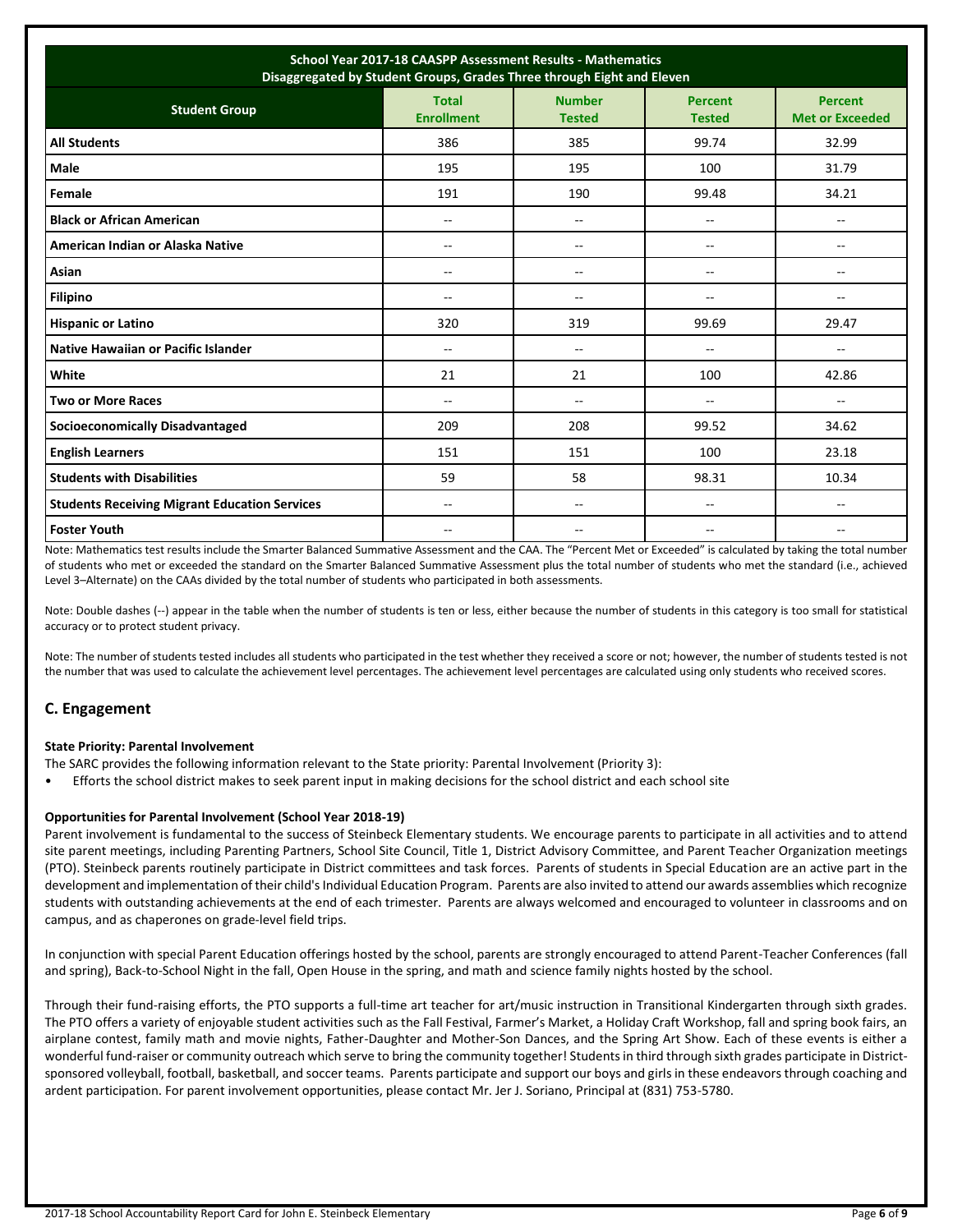## **State Priority: School Climate**

The SARC provides the following information relevant to the State priority: School Climate (Priority 6):

- Pupil suspension rates;
- Pupil expulsion rates; and
- Other local measures on the sense of safety.

#### **School Safety Plan**

Steinbeck began implementation of PBIS in 2015-16, with Tier 1 strategies, and has continued the progression through Tier 2. In 2018-19, PBIS team members will be trained in Tier 3 strategies PBIS is a key component of the school's safety plan. Steinbeck Elementary School Site Council reviews campus safety needs and revises the School Safety Plan annually. The plan includes procedures for responding to emergencies on campus. Students and staff review and practice safety drills monthly during the school year. The school administrators and staff routinely work with local law enforcement to address community and site-specific safety issues.

Supervisors, staff and admin. monitor students in the cafeteria, at the bus areas, and on the playground in the morning, during recess, lunch, and after school. The school has a fence and gate system (installed in the fall of 2013), allowing the campus to remain secure. Visitors must sign in at the main office and receive a visitor's pass upon entry to the school.

| <b>Suspensions and Expulsions</b> |         |         |         |  |  |  |
|-----------------------------------|---------|---------|---------|--|--|--|
| <b>School</b>                     | 2015-16 | 2016-17 | 2017-18 |  |  |  |
| <b>Suspensions Rate</b>           | 0.0     | 0.0     | 1.2     |  |  |  |
| <b>Expulsions Rate</b>            | 0.0     | 0.0     | 0.0     |  |  |  |
| <b>District</b>                   | 2015-16 | 2016-17 | 2017-18 |  |  |  |
| <b>Suspensions Rate</b>           | 1.0     | 0.5     | 1.5     |  |  |  |
| <b>Expulsions Rate</b>            | 0.0     | 0.0     | 0.0     |  |  |  |
| <b>State</b>                      | 2015-16 | 2016-17 | 2017-18 |  |  |  |
| <b>Suspensions Rate</b>           | 3.7     | 3.7     | 3.5     |  |  |  |
| <b>Expulsions Rate</b>            | 0.1     | 0.1     | 0.1     |  |  |  |

## **D. Other SARC Information**

The information in this section is required to be in the SARC but is not included in the state priorities for LCFF.

| Academic Counselors and Other Support Staff at this School |    |  |  |  |
|------------------------------------------------------------|----|--|--|--|
| <b>Number of Full-Time Equivalent (FTE)</b>                |    |  |  |  |
| <b>Academic Counselor</b>                                  | ŋ  |  |  |  |
| <b>Counselor (Social/Behavioral or Career Development)</b> |    |  |  |  |
| Library Media Teacher (Librarian)                          |    |  |  |  |
| Library Media Services Staff (Paraprofessional)            | .5 |  |  |  |
| Psychologist                                               | .5 |  |  |  |
| <b>Social Worker</b>                                       |    |  |  |  |
| <b>Nurse</b>                                               |    |  |  |  |
| Speech/Language/Hearing Specialist                         | 5  |  |  |  |
| <b>Resource Specialist (non-teaching)</b>                  |    |  |  |  |
| Other                                                      |    |  |  |  |
| <b>Average Number of Students per Staff Member</b>         |    |  |  |  |
| <b>Academic Counselor</b>                                  |    |  |  |  |

One Full Time Equivalent (FTE) equals one staff member working full time; one FTE could also represent two staff members who each work 50 percent of full time.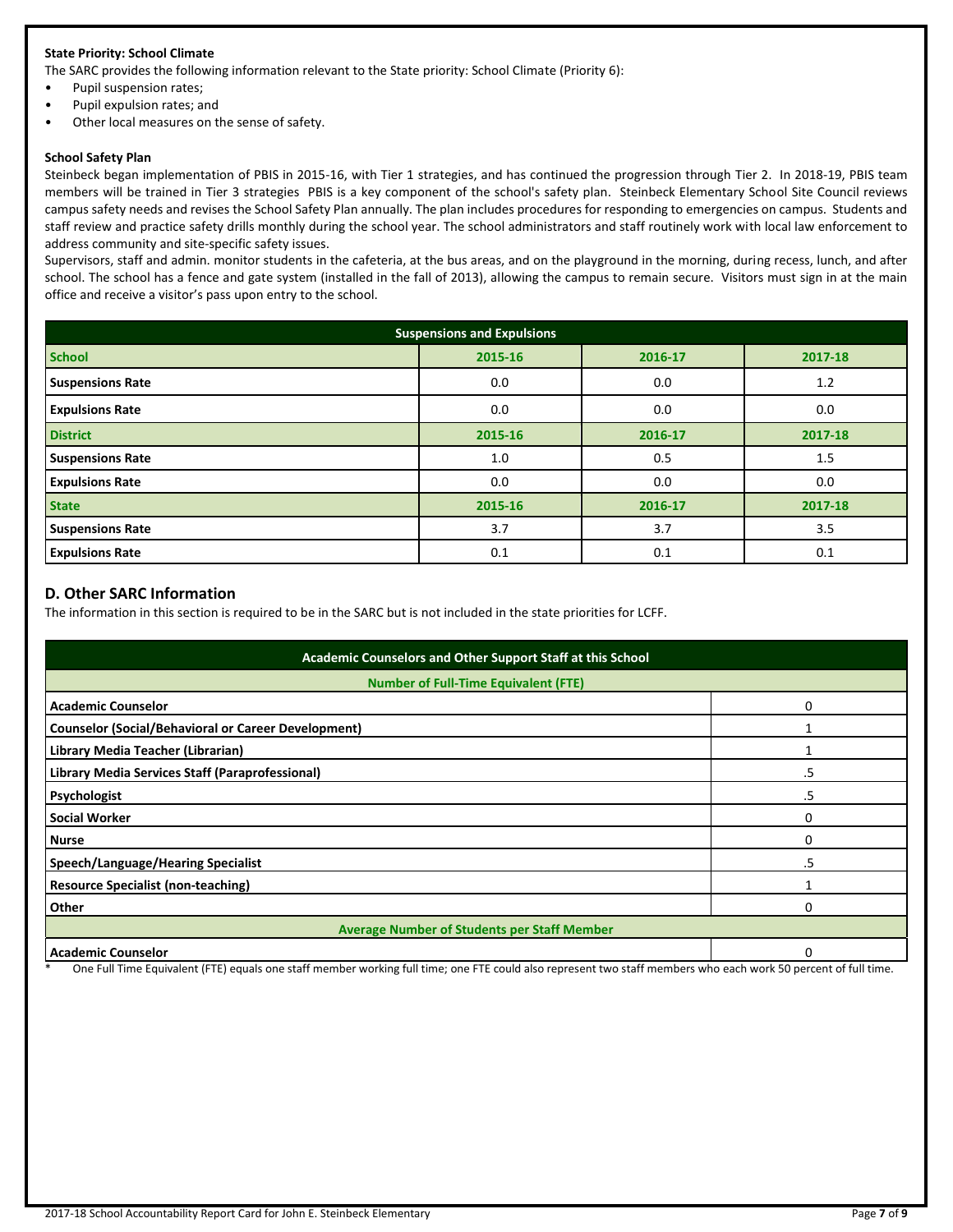|                | Average Class Size and Class Size Distribution (Elementary) |         |          |                              |                |             |                |         |   |                |                                 |   |
|----------------|-------------------------------------------------------------|---------|----------|------------------------------|----------------|-------------|----------------|---------|---|----------------|---------------------------------|---|
|                |                                                             |         |          | <b>Number of Classrooms*</b> |                |             |                |         |   |                |                                 |   |
| Grade          | <b>Average Class Size</b>                                   |         | $1 - 20$ |                              | $21 - 32$      |             |                | $33+$   |   |                |                                 |   |
|                | 2015-16                                                     | 2016-17 | 2017-18  | 2015-16                      | 2016-17        | $2017 - 18$ | 2015-16        | 2016-17 |   |                | 2017-18 2015-16 2016-17 2017-18 |   |
| К              | 20                                                          | 22      | 23       | $\overline{2}$               | 1              |             | $\overline{2}$ | 3       | 4 |                |                                 |   |
| 1              | 28                                                          | 23      | 27       |                              |                |             | 3              | 3       | 3 |                |                                 |   |
| $\overline{2}$ | 25                                                          | 29      | 23       |                              |                |             | 4              | 3       | 3 |                |                                 |   |
| 3              | 27                                                          | 25      | 20       |                              |                | 1           | 3              | 4       | 4 |                |                                 |   |
| 4              | 33                                                          | 29      | 28       |                              |                | 1           | 1              | 3       |   | $\overline{2}$ |                                 | 3 |
| 5              | 33                                                          | 29      | 30       |                              | 1              |             |                |         | 3 | 3              | 3                               |   |
| 6              | 32                                                          | 25      | 25       |                              | $\overline{2}$ |             | 3              |         | 3 |                | 3                               |   |
| Other          | 13                                                          | 11      |          | $\overline{2}$               | 1              |             |                |         |   |                |                                 |   |

\* Number of classes indicates how many classes fall into each size category (a range of total students per class).

### **Professional Development provided for Teachers**

The major areas of professional development for teachers in 2015-2016, 2016-2017, and 2017-2018 included the following:

- Standards-based planning for instruction, learning, and assessment
- English Language Development instructional strategies and lesson planning
- Academic Conversations
- **Explicit Direct Instruction**
- **Teacher Clarity**
- Lesson Design and Student Engagement
- CCSS, Engage New York, Wonders, and EdCaliber
- Data Review (CST, SBAC, ELD/CELDT/AMAOs)
- Classroom Management
- Restorative Justice

Professional development is delivered through staff meetings, Professional Development Days, release time for classroom teachers, and Grade Level Team meetings (GLTs).

Teachers are supported during implementation by the site's Principal and Instructional Coach.

| FY 2016-17 Teacher and Administrative Salaries |                                  |                                                                         |  |  |  |
|------------------------------------------------|----------------------------------|-------------------------------------------------------------------------|--|--|--|
| Category                                       | <b>District</b><br><b>Amount</b> | <b>State Average for</b><br><b>Districts In Same</b><br><b>Category</b> |  |  |  |
| <b>Beginning Teacher Salary</b>                | \$44,149                         | \$50,084                                                                |  |  |  |
| <b>Mid-Range Teacher Salary</b>                | \$71,785                         | \$80,256                                                                |  |  |  |
| <b>Highest Teacher Salary</b>                  | \$100,035                        | \$100,154                                                               |  |  |  |
| <b>Average Principal Salary (ES)</b>           | \$117,416                        | \$125,899                                                               |  |  |  |
| <b>Average Principal Salary (MS)</b>           | \$0                              | \$130,255                                                               |  |  |  |
| <b>Average Principal Salary (HS)</b>           | \$0                              | \$128,660                                                               |  |  |  |
| <b>Superintendent Salary</b>                   | \$195,000                        | \$222,447                                                               |  |  |  |
| <b>Percent of District Budget</b>              |                                  |                                                                         |  |  |  |
| <b>Teacher Salaries</b>                        | 32.0                             | 37.0                                                                    |  |  |  |
| <b>Administrative Salaries</b>                 | 5.0                              | 5.0                                                                     |  |  |  |

| FY 2016-17 Expenditures Per Pupil and School Site Teacher Salaries |                               |                   |                     |                                 |  |
|--------------------------------------------------------------------|-------------------------------|-------------------|---------------------|---------------------------------|--|
|                                                                    | <b>Expenditures Per Pupil</b> | <b>Average</b>    |                     |                                 |  |
| <b>Level</b>                                                       | <b>Total</b>                  | <b>Restricted</b> | <b>Unrestricted</b> | <b>Teacher</b><br><b>Salary</b> |  |
| <b>School Site</b>                                                 | \$4,399                       | \$544             | \$3,855             | \$70,855                        |  |
| <b>District</b>                                                    |                               |                   | \$5,459             | \$71,625                        |  |
| <b>State</b>                                                       |                               |                   | \$7,125             | \$80,910                        |  |
| <b>Percent Difference: School Site/District</b>                    |                               |                   | $-29.4$             | 9.3                             |  |
| Percent Difference: School Site/ State                             |                               |                   | $-17.8$             | 0.1                             |  |

Cells with  $\blacklozenge$  do not require data.

**The California Department of Education issued guidance to LEAs on August 1, 2018, regarding how to calculate school-level per-pupil expenditures that will be reported on 2018-19 report cards.**

\* For detailed information on salaries, see the CDE Certificated Salaries & Benefits webpage a[t www.cde.ca.gov/ds/fd/cs/.](http://www.cde.ca.gov/ds/fd/cs/)